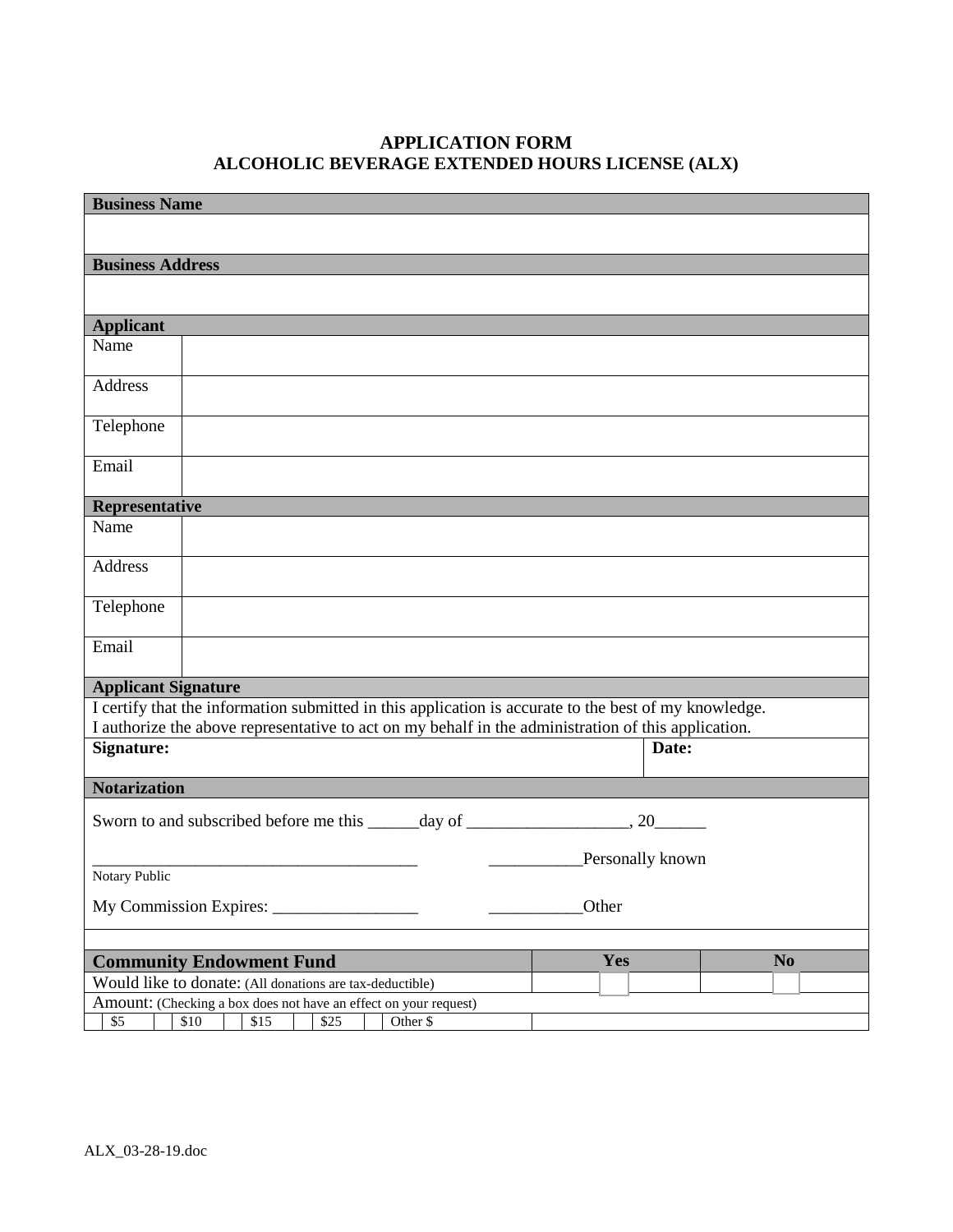## **APPLICATION CHECKLIST ALCOHOLIC BEVERAGE EXTENDED HOURS LICENSE (ALX)**

| <b>Documents</b> |                                                                                                                                                                                                                                                                                                                                                                                                                                                                                                                                                                                           |  |  |
|------------------|-------------------------------------------------------------------------------------------------------------------------------------------------------------------------------------------------------------------------------------------------------------------------------------------------------------------------------------------------------------------------------------------------------------------------------------------------------------------------------------------------------------------------------------------------------------------------------------------|--|--|
|                  | Completed application form                                                                                                                                                                                                                                                                                                                                                                                                                                                                                                                                                                |  |  |
|                  | Copy of Warranty Deed                                                                                                                                                                                                                                                                                                                                                                                                                                                                                                                                                                     |  |  |
|                  | Letter of Intent:<br>a. Describing the business, length of time in operation and whether live music or entertainment is<br>provided.<br>b. Describing the uses within 500ft. of the establishment identifying any noise or other potential<br>conflicts and suggesting solutions, if applicable.<br>Stating that the applicant recognizes that the granting of an extended hours license is a privilege,<br>c.<br>not a right, and that failure of the licensee to strictly observe all of the conditions of the license<br>may be grounds for revocation or non-renewal of such license. |  |  |
|                  | Copy of State Liquor License                                                                                                                                                                                                                                                                                                                                                                                                                                                                                                                                                              |  |  |
|                  | Proof of participation in Florida's Responsible Vendor Program as established in Sec. 561.701, Florida<br>Statutes (e.g., copies of training certificates for all current employees)                                                                                                                                                                                                                                                                                                                                                                                                      |  |  |
|                  | Recent Photographs of the interior and exterior alcoholic beverage serving areas (PDF or JPG format<br>preferred).                                                                                                                                                                                                                                                                                                                                                                                                                                                                        |  |  |